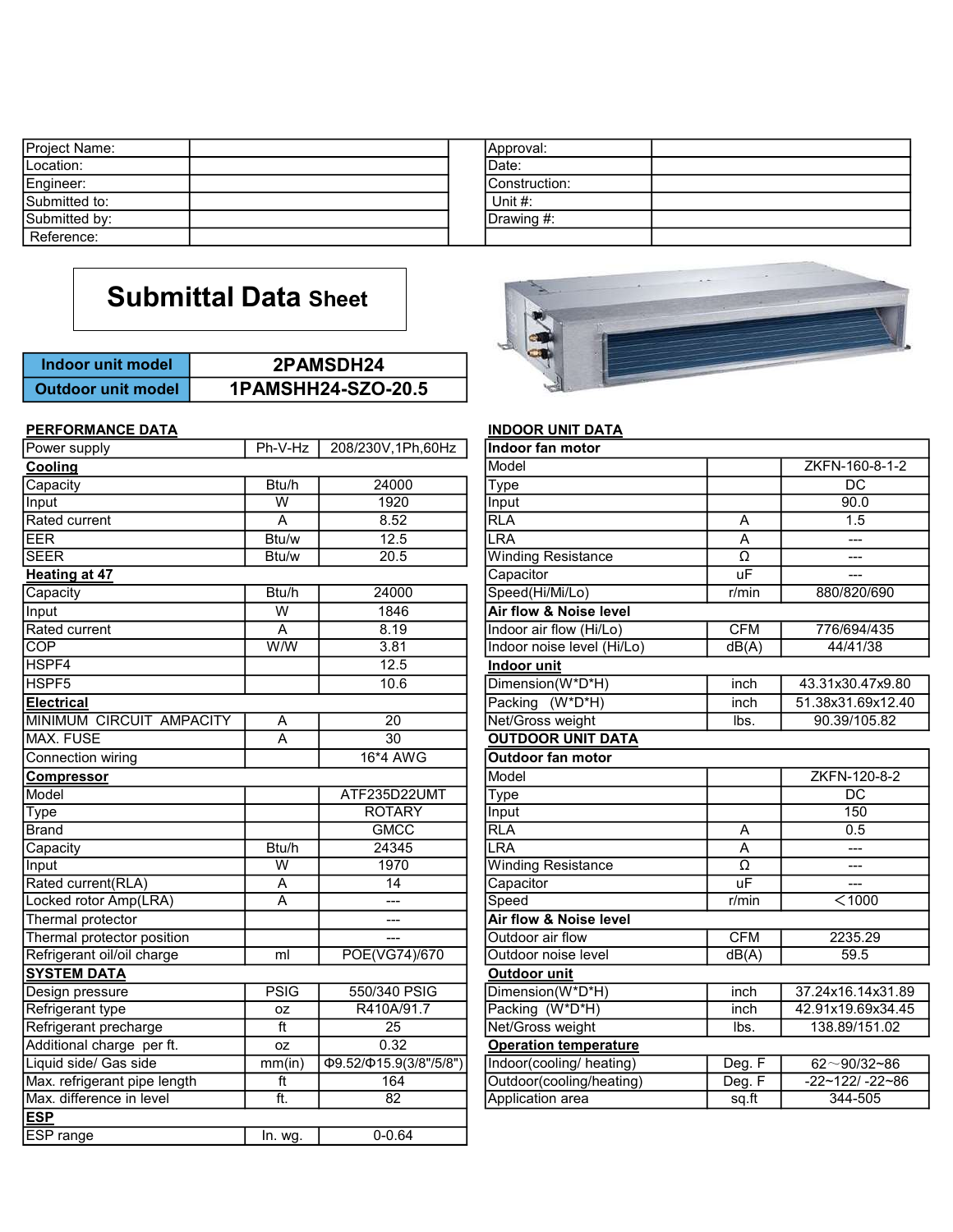## INDOOR UNIT



| (Btu | Dutline  |          |     | opening<br>size<br>. Air<br>∶outlei |     |     | Air returr |    |            | Size<br>∴mounted |     | * das and liquid<br>Size<br>υı |     |     |              |                |                |                          |
|------|----------|----------|-----|-------------------------------------|-----|-----|------------|----|------------|------------------|-----|--------------------------------|-----|-----|--------------|----------------|----------------|--------------------------|
|      | apacityب |          |     |                                     |     |     |            |    |            |                  |     |                                |     | M   | $H^{\prime}$ | H <sub>2</sub> | M <sub>1</sub> | M2<br>. .                |
|      | 24000    | $1100$ . | 249 | $- -$<br>74                         | 700 | 140 | 926        | 50 | 175<br>, , | 1001<br>vv       | 228 |                                | 140 | 598 | 80           | 50             | 130            | $\epsilon$<br>.55<br>ັບປ |